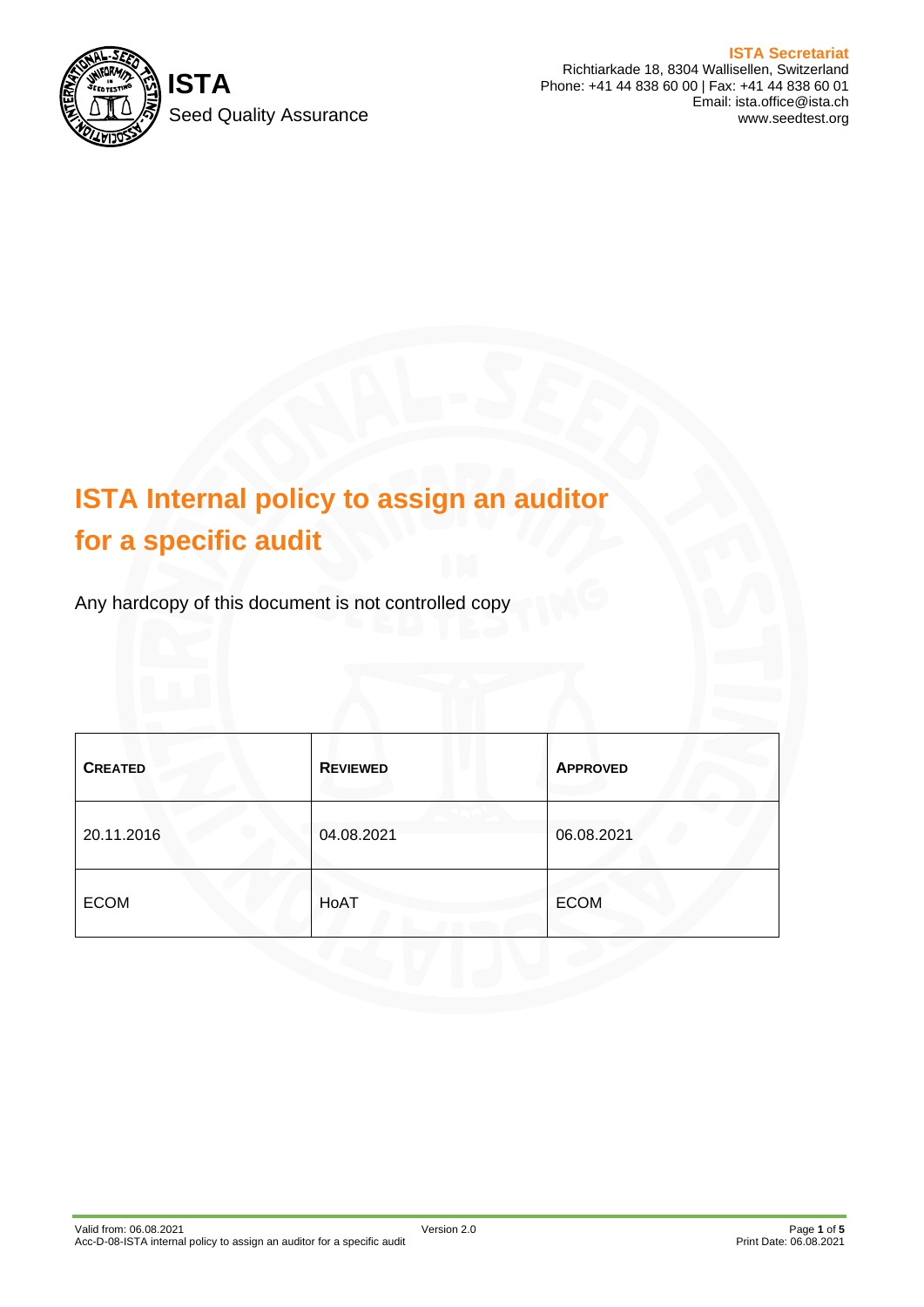#### **SCOPE**

This document explains the policy and criteria defined by the ISTA Executive Committee on how to assign system and technical auditors to act on behalf of the Association and perform ISTA on-site assessment of the seed testing laboratories and sampling entities seeking ISTA accreditation.

#### **RELATED DOCUMENTS**

Acc-D-07, ISTA Accreditation and Scope of Accreditation Policy

- Acc-P-01, ISTA Auditors Qualification and Responsibilities
- Acc-P-02, Procedure for ISTA auditors for the on-site assessment audit
- Acc-P-03, Travel refund regulations
- Acc-F-11, Auditor Contract Conflict of Interest and Confidentiality Code

## **RESPONSIBILITIES**

HoAT: for communication the policy to the auditors and for monitoring that the policy is followed

SG: for supporting HoAT regarding any query related to this policy

#### **ABBREVIATIONS**

HoAT: Head of Accreditation and Technical Department

SG: Secretary General

#### **PROCESS DESCRIPTION**

The selection of an auditor for a specific audit is regulated in the ISTA Procedures and the individual Contract between an auditor and the ISTA Secretariat.

An audit team of two auditors, a system auditor and a technical auditor, usually conducts ISTA audits. The system auditor is the lead auditor and can be an ISTA Secretariat staff member or an ISTA contracted system auditor. The technical auditor is chosen for his/her expertise and familiarity with the area(s) of seed testing being undertaken in the laboratory/sampling entity being audited.

ISTA contracted auditors will copy Accreditation and Technical Department into any communication with the laboratories, during the re-accreditation process.

#### **SYSTEM / LEAD AUDITORS**

#### **Qualifications**

- Experience in quality assurance
- Training in quality management and auditing against relevant ISO and ISTA Standards
- Certification and registration as Quality System Auditor or Lead Auditor with an internationally recognized quality assurance body. For contracted lead auditors, registration under an internationally recognized scheme is desirable
- Ability to communicate effectively in English both in writing and orally
- Suitable language skills to lead an audit in a significant portion of laboratories represented in ISTA
- Preferably a MSc Degree or equivalent in agriculture/biology or other relevant subjects
- Preferably knowledge of seed sampling and testing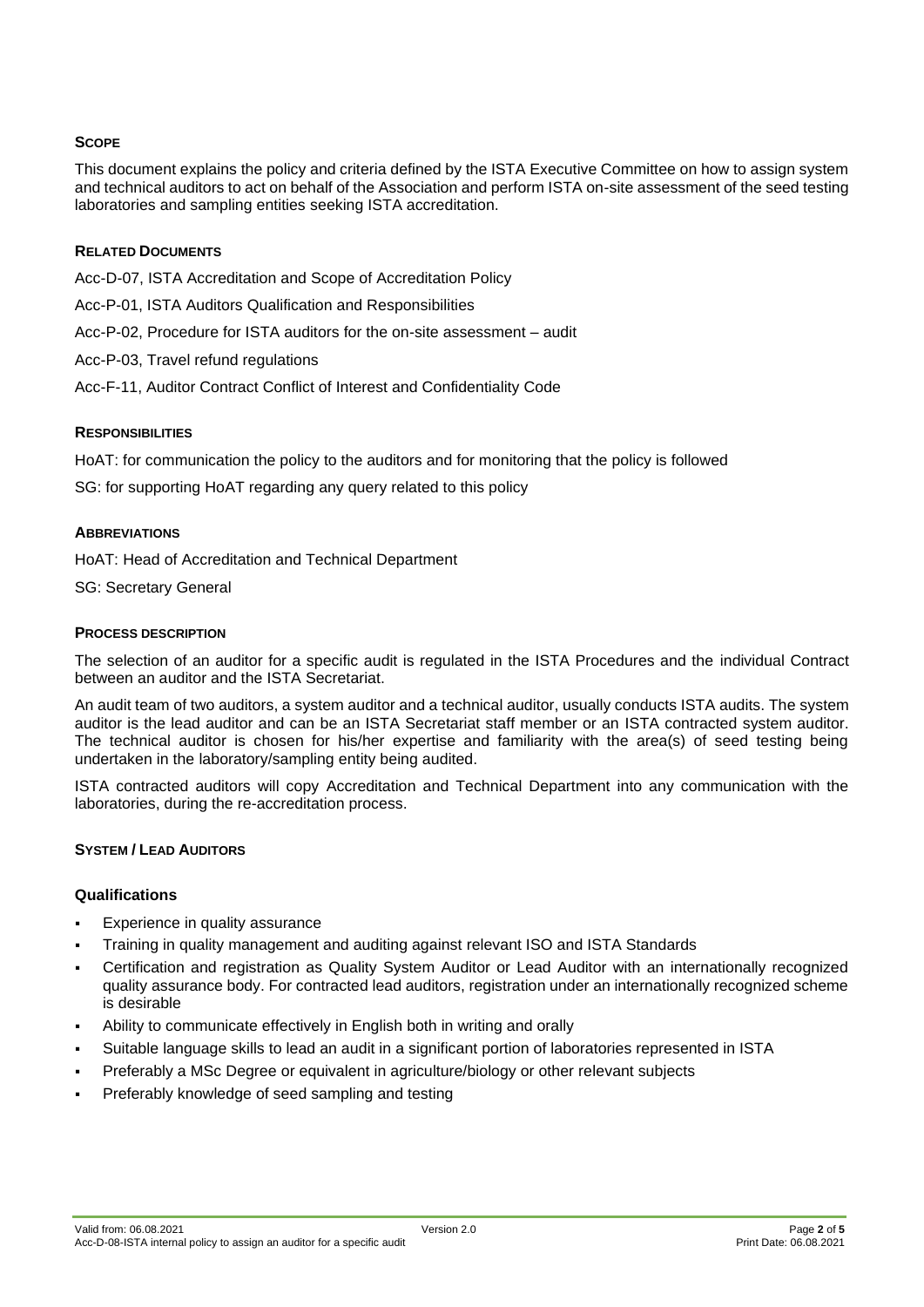## **TECHNICAL AUDITORS**

## **Qualifications**

- Experience in managing the technical aspects of seed sampling and testing
- Experience in quality assurance
- Experience in auditing seed testing laboratories/sampling entities
- Demonstrate knowledge in applying the ISTA Rules
- Training in quality management
- Training in auditing by recognized organizations
- Ability to communicate effectively in English both in writing and orally

Ability to communicate effectively in languages different from their mother tongue and in addition to English is desirable.

## **Contracting ISTA Auditors**

The experts are invited to apply to become an auditor as a first step in their collaboration with ISTA and ISTA Accreditation and Technical Department.

Prior to approval contracted auditors' applicants, having the necessary qualifications, are required to successfully complete ISTA auditor training and evaluation programme.

Approved auditors are listed in the Database of the Accreditation and Technical Department. The records in the database contain details on language knowledge and qualifications. This and other relevant information in the database are regularly updated.

#### **Code of Conduct for ISTA Auditors**

The ISTA auditors are obliged to notify ISTA on any conflict of interest that may affect their ability to perform an impartial and fair audit.

By accepting appointment for an ISTA audit, auditors confirm that they have not been involved in any previous consultancy related to this laboratory and that they will not provide consultancy to resolve the non-conformities of the laboratory.

#### **Appointing of audit team members**

The auditors are selected based on technical expertise, according to the needs of the specific audit/s.

The scope of accreditation claimed in the application form for (re)accreditation determines the technical expertise required.

If an auditor considers that he/she does not have the required technical expertise in relation to the laboratory/sampling entity's scope of accreditation, he/she will advise the ISTA Secretariat who will select a replacement.

Laboratories/sampling entities are informed about the composition of the audit team in advance and have the right to object to the appointment of the audit team. If possible, a new audit team will be appointed. If a suitable alternative cannot be identified, or the grounds for objection are unreasonable, the ISTA Secretariat reserves the right to appoint the auditors originally selected.

No auditor (system or technical) shall perform audits in the country in which he/she has been employed in the seed testing area. This policy is valid for 6 years after the employment in the country has ceased. After a 6 years' period, an audit can be planned in the specific area with the approval of the ECOM-AWG.

No auditor (system or technical) shall perform audits in seed testing organizations in which he/she was previously employed. This policy is valid for 6 years after the employment in the particular organization has ceased. After a 6 years' period, an audit can be planned in the specific organization with the approval of the ECOM-AWG.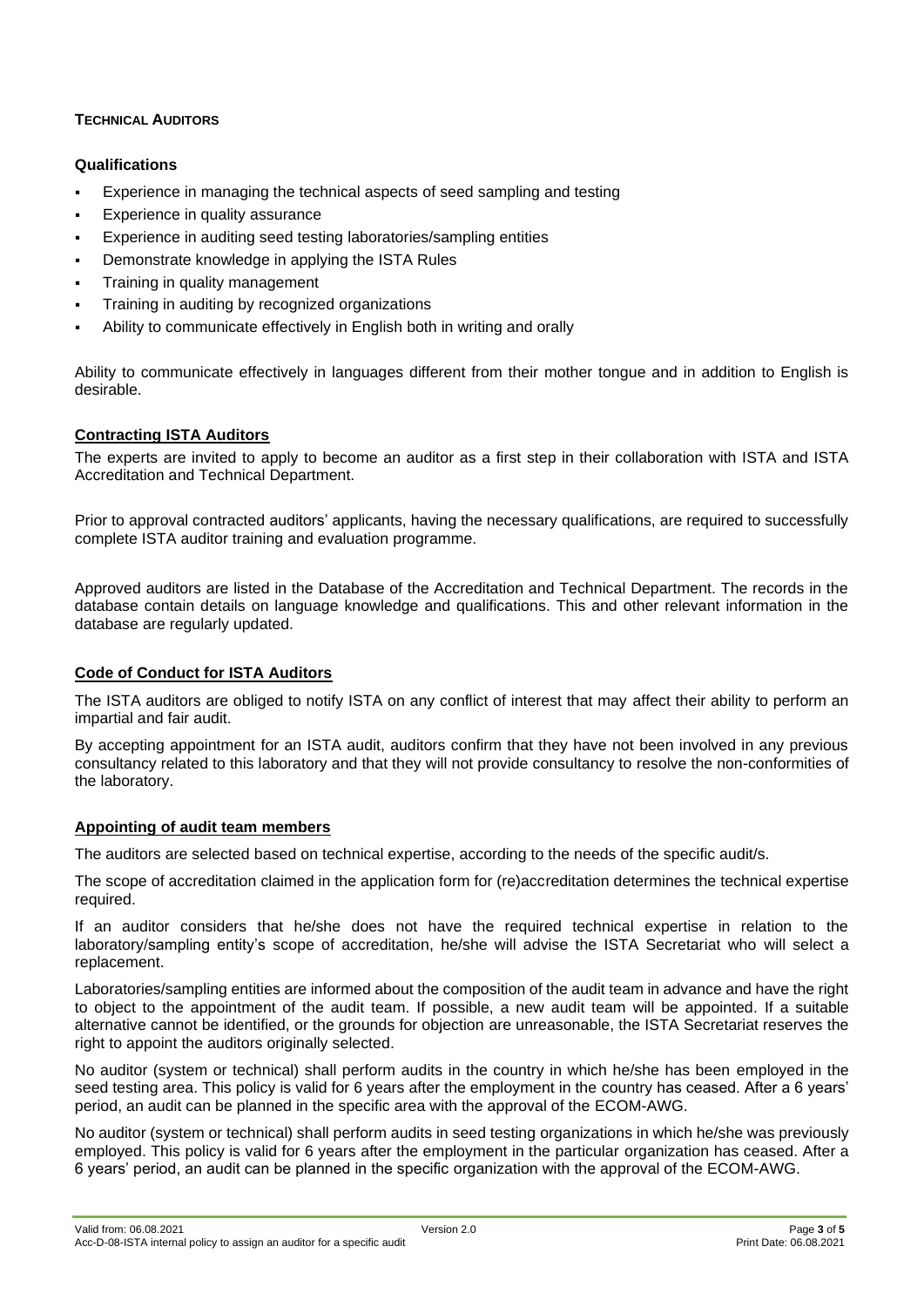No successive audit shall be performed by the same system or technical auditor unless it is not possible to arrange different auditors. Auditors coming from the industry will be limited to auditing governmental laboratories only.

#### **Travel arrangement**

Travel arrangements must be made according to an economic evaluation of options that are considered reasonable and feasible. This shall consider required resources and due consideration of safety and comfort.

Prior to any flight or accommodation booking the proposal must be approved by the ISTA SG. The booking is made by the responsible for the audit's administration in collaboration with the travel agency selected by ISTA and after consultation with the auditor concerned.

#### **Means of transport**

Train: first class train tickets and seat reservation. Participation in schemes for reduced fares shall be taken into consideration (Halbtax, Bahncard). Although first class is accepted, auditors are invited to travel in a cheapest class, whenever this guarantees a good level of safety and comfort.

Air: Economy tickets are used for flights less than 6 hours, ≥6 hrs in one single flight Eco Premium can be used and ≥10 hrs business class can be used.

Other public transport: As required in specific situations. Preference may be given to rely on local counterparts to assist in on-site transport. The use of taxis shall be limited to short distances, or where/when other public transport is not available or appropriate if there are safety concerns.

Private vehicle: The use of private vehicles is reimbursed at a fixed rate per kilometer travelled. The shortest reasonable journey shall be given preference. Parking expenses in relation with the official duty trip are reimbursed. Long term parking, e.g., at airports shall be limited to exceptional cases, where other alternatives are not in line with the principle above. They should be authorized in advance by the ISTA Secretariat.

As many as possible of the expenses for the contracted system auditors performing the audit (for example settling personal travel costs and hotel bills for technical auditors), will be paid by the ISTA Secretariat prior to the travel.

The other expenses paid by the contracted auditor will be reimbursed after the audit after completion of the appropriate expenses claim form and approval by the ISTA Secretariat.

#### **Accommodation**

Middle class hotels in the range of 3 stars are preferred.

Hotel booking is arranged by the ISTA Secretariat in close collaboration with the audited laboratory and the travel agency.

Any additional accommodation costs for activities not associated with the audit will be paid by the auditor.

#### **Meals**

Persons travelling for audits are entitled to three meals per day, equivalent in cost to that offered by the accommodation authorized for the audit stay. A glass of wine or a beer per meal is accepted.

Excessive costs must be avoided (e.g., very high-class restaurant, beverage).

#### **Insurance**

For System Auditors who are permanent employees of ISTA, ISTA provides travel cancellation insurance for long distance trips and covers the immediate costs arising from trips that cannot take place as scheduled. For contracted ISTA Auditors: the auditors are required to arrange the insurance independently and confirm with the Secretariat that insurance has been arranged.

#### **Other costs**

Other travel related expenses are refunded where their immediate relation to the audit trip can be evidenced or is obvious (visa fees, airport levies, tourist levies, road fees, medical prophylaxis, laundry when absolutely required etc.).